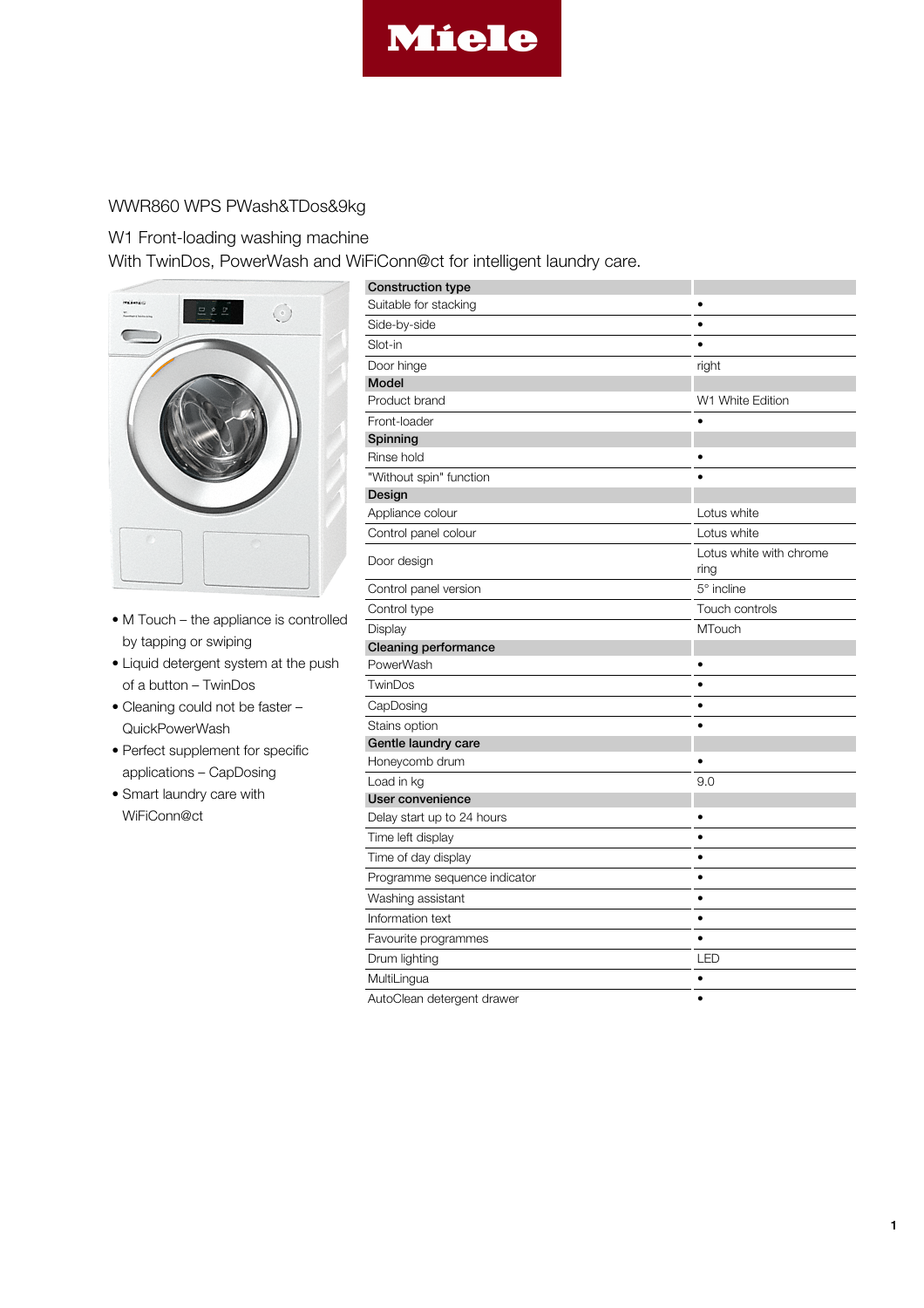

## WWR860 WPS PWash&TDos&9kg

W1 Front-loading washing machine

With TwinDos, PowerWash and WiFiConn@ct for intelligent laundry care.



| <b>Efficiency and sustainability</b>                                          |           |
|-------------------------------------------------------------------------------|-----------|
| More economical than the threshold value for energy<br>efficiency rating A+++ | 40%       |
| Hot water connection                                                          | $\bullet$ |
| EcoFeedback function                                                          |           |
| Low temperature wash "Cold" and "20 °C"                                       | $\bullet$ |
| Automatic load control                                                        |           |
| Flow meter                                                                    | $\bullet$ |
| Foam sensing                                                                  | ٠         |
| ProfiEco motor                                                                |           |
| Wash programmes                                                               |           |
| QuickPowerWash                                                                |           |
| Automatic plus                                                                | $\bullet$ |
| Cottons (coloureds)                                                           | $\bullet$ |
| Minimum iron                                                                  |           |
| Delicates                                                                     | ٠         |
| Shirts                                                                        | $\bullet$ |
| Silk (hand-washable)                                                          | $\bullet$ |
| Woollens (hand-washable)                                                      | $\bullet$ |
| Express 20                                                                    |           |
| Dark garments                                                                 | $\bullet$ |
| Denim                                                                         | $\bullet$ |
| Outerwear                                                                     | $\bullet$ |
| Proofing                                                                      | $\bullet$ |
| Sportswear                                                                    |           |
| Trainers                                                                      |           |
| Down duvets                                                                   | ٠         |
| Pillows                                                                       |           |
| Down                                                                          | ٠         |
| Curtains                                                                      |           |
| Cottons hygiene                                                               |           |
| Clean machine                                                                 | ٠         |
| Cottons Eco                                                                   | $\bullet$ |
| First wash                                                                    | $\bullet$ |
| Separate rinse                                                                | ٠         |
| Starch                                                                        | ٠         |
| Drain / Spin                                                                  |           |